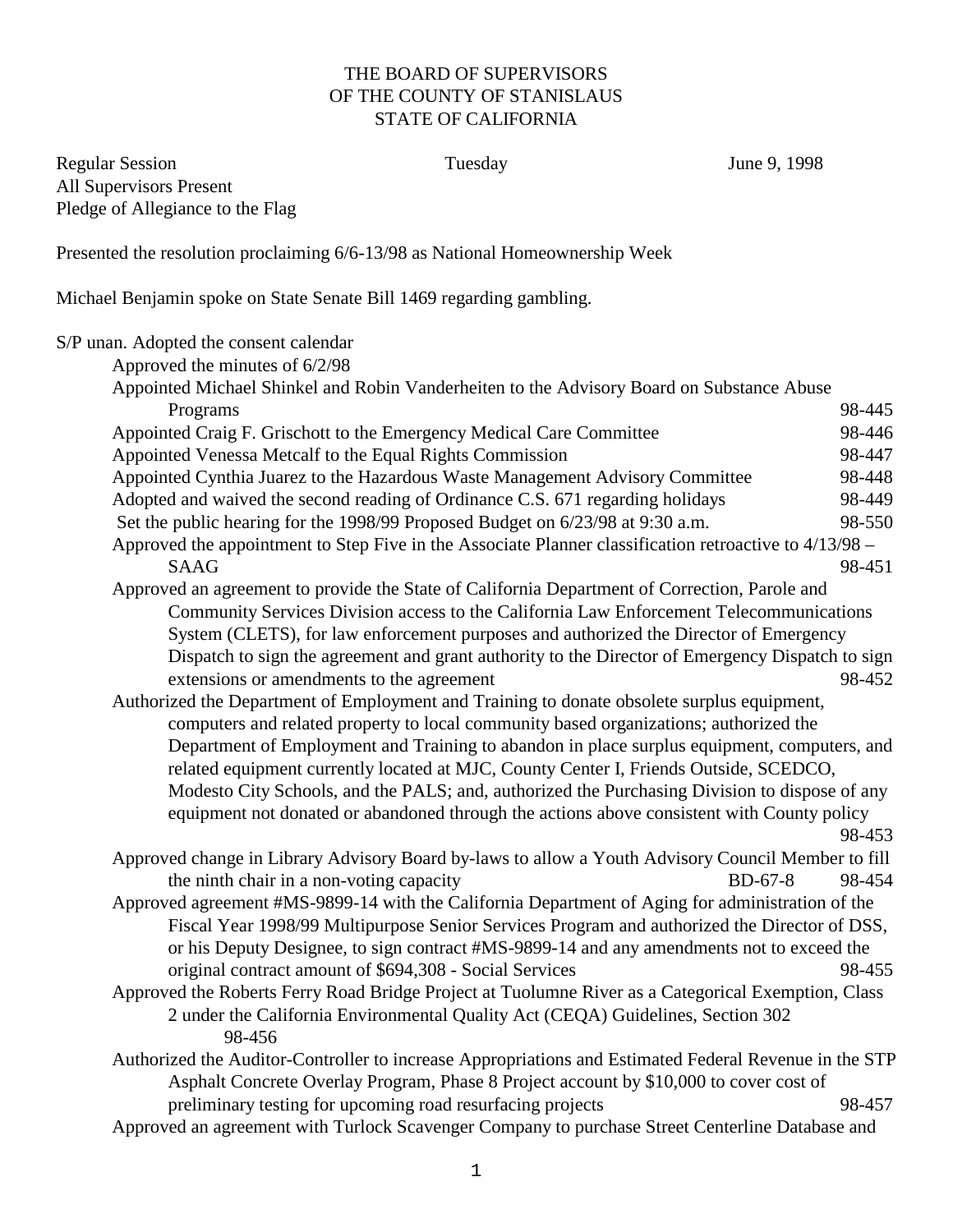authorized the Director of Public Works to execute the agreement 98-458 Approve the adoption to summarily vacate that portion of Pleasant Avenue which lies north of the Beard Ditch north of Lone Oak Road and near the City of Waterford 98-459 Approved Salida Storm Drain Account expenditures to Ross F. Carroll, Inc.; approved the Salida and Park Account expenditure to County Planning Department; and, authorized the Auditor-Controller to issue a warrant in the amount of \$74,271 payable to Ross F. Carroll, Inc., and a transfer of funds in the amount of \$418.18 to the County Planning Department 98-460

S/P unan. Approved District Attorney's Family Support Division conversion to Alameda Best Enforcement Support Technology (BEST) System, the operation of the BEST System on the Alameda Information Technology Department (ITD) Main-Frame, and necessary automation enhancements; approved the purchase of Fixed Assets and Equipment for automation enhancements; approved four day office closure to the public for the Family Support Division conversion tentatively planned for 8/3-6/98; directed the Auditor-Controller to increase Revenue and Appropriations; and, authorized the District Attorney to deliver the plan of cooperation between the Alameda County District Attorney and the Stanislaus County District Attorney 98-461 (1-05

M/S unan. Authorized the Stanislaus County District Attorney to execute a contract with American Corrective Counseling Services, Inc. (ACCS) for the implementation and administration of the Petty Theft Intervention Program; authorized the Stanislaus County District Attorney to enter into an agreement with Modesto Junior College on behalf of ACCS to use its facilities for the Petty Theft Intervention Program; and, authorized the Stanislaus County District Attorney's Office to accept revenues derived from the program as they become available and authorized the Stanislaus County Auditor-Controller to establish Estimated Revenues of \$18,438 in the Department's General Fund (201608) and Appropriations of \$18,438 in Salaries and Wages (Sub-Object 5001) for FY 1998-99, if ACCS determines there is projected revenue in excess of \$18,438, the Department will return to the Board to request additional Appropriation for prosecutorial efforts 98-462 (1-791

P/M unan. Authorized DSS to renew contracts with various local providers for Fiscal Year 1998/99 and authorized the Director of DSS, or his Deputy Designee, to sign the agreements not to exceed the original contract amounts 98-463 (1-2170

Acknowledged receipt of claims and referred to the Chief Executive Officer-Risk Management the following claims: Margie Woodard; Shane Fernandes; Amina Quargnali-Linsley; Henry Morris, Margrete Morris; Sharylie Spears; Flanagan, Mason, Robbins & Gnass, a law corporation, and Hugh M. Flanagan, Michael L. Mason, Kenneth M. Robbins, William J. Gnass, and Corbett J. Browning, individually; Cenaida Hernandez; Audrey Baxter; Arthur Felice, Sr.; Maleea Shavon Boss, a minor, by and through Taja Boss, her mother; and, Erin McElhaney

Supervisor Caruso and Simon reported on the Tuolumne River Regional Park's budget regarding the contract for maintenance and asked the CEO staff to work with the City staff on these budget issues

Dean Wright, County Counsel, reported on the regulations regarding gambling in Stanislaus County and will return with a full report

Adjourned to Closed Session at 10:10 am for the purpose of Public Employment: Agricultural Commissioner/Sealer of Weights and Measurers: Performance Evaluation/Consideration of Reappointment. Government Code Section 54954.5(e)